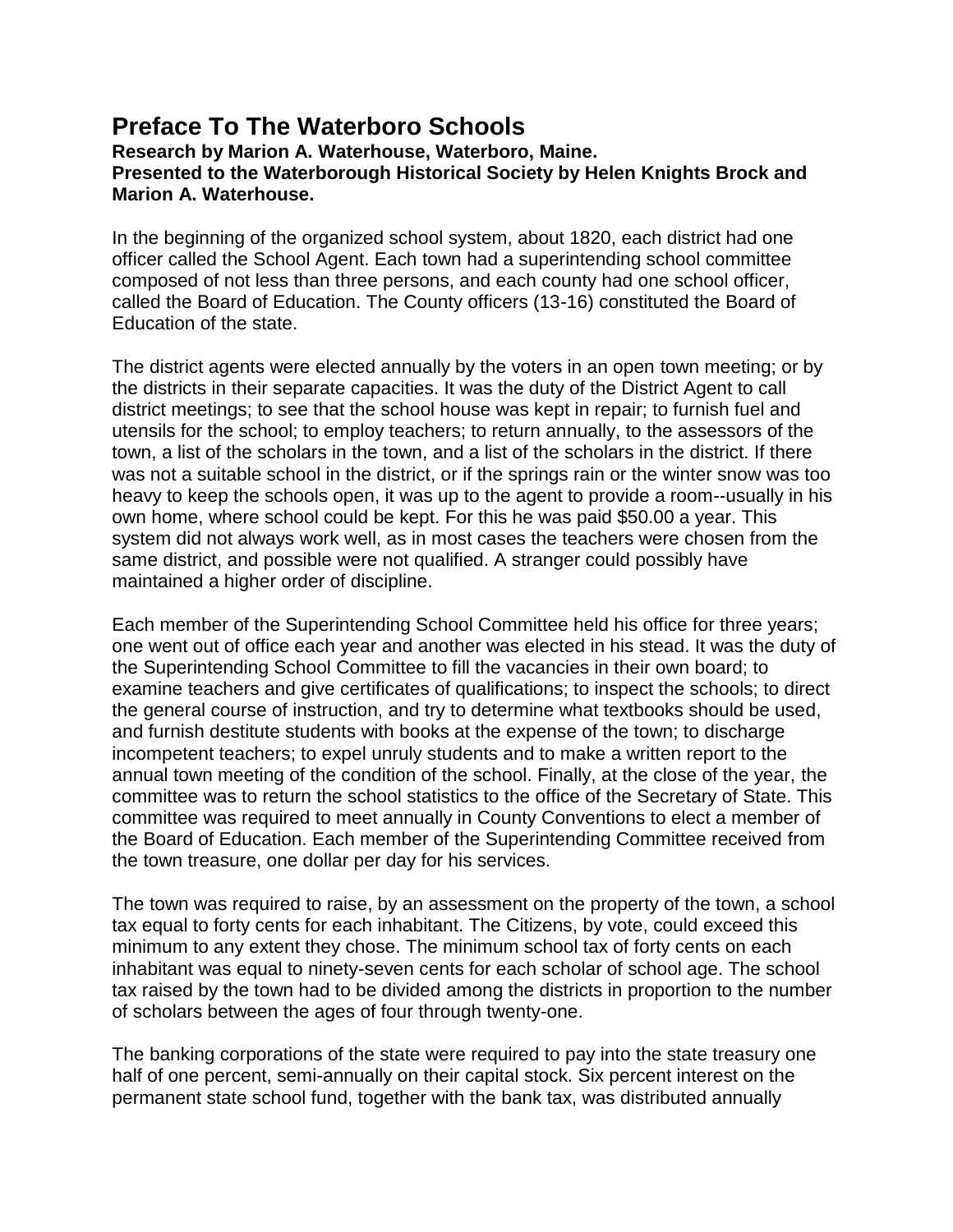among the towns, in proportion to the number of scholars between four and twenty-one years of age. The income of the state school fund, when added to the local school tax, amounted to fifty-eight cents for each individual or one dollar and forty-one cents for each scholar.

The money raised and apportioned was spent for the teachers wages and board, for fuel and incidental repairs--the repairs not to exceed one-tenth part of the money apportioned to the district. The money spent for building new school houses and remodeling old ones was raised by a specific tax assessed on the property of the district for that purpose. A school district could raise any amount of money the voters wanted for building or repairing school houses, but a district could not assess a tax for supporting a school without a special grant from the state legislature for this purpose.

In case a disagreement occurred in the district, respecting the amount of money to be raised for any given object, or in reference to the location of the school house, an appeal had to be made and taken to the town.

As of 1850, if any town should neglect to raise and expend for schools the amount of money required by law, the town would forfeit not less than twice the sum or more than four times the sum of the efficiency. Should any town neglect to choose a Superintending School Committee, the town would forfeit not less than \$30.00 or more than \$200.00. If the Superintending School Committee neglected to make school reports, as required by law, such committee forfeited all claims for services and the school would not receive any part of the state school fund.

The qualifications of a good teacher were to have a good moral character; to possess a temper and disposition suitable for a teacher of youth and must have the capacity for the government and discipline of a school. A teacher had to be qualified to teach all branches of learning as are usually taught in public schools. The teacher was required to keep a register of all the essential statistics of the school, and return it to the Superintending School Committee before he was entitled to his pay for his services.

It was all very well for the state to have these requirements, but the Town of Waterborough was quite remiss in sending in the reports of the statistics, and the end of the year report.

There is available at the state of Maine Library the Superintending School Committee reports for every year of all towns, beginning with 1850, but there is nothing on each of the districts separately, but only as the town on the whole.

| <b>Number of Districts</b>    | 1850 | 1852 | 1854                                | 1861 |
|-------------------------------|------|------|-------------------------------------|------|
| <b>Parts of Districts</b>     |      |      |                                     |      |
| Number of Male Teachers       | 16   | 15   |                                     |      |
| Number of Female Teachers     | 12   | 13   |                                     |      |
| <b>Wages of Male Teachers</b> |      |      | \$12.80/mo. \$12.50/mo. \$16.31/mo. |      |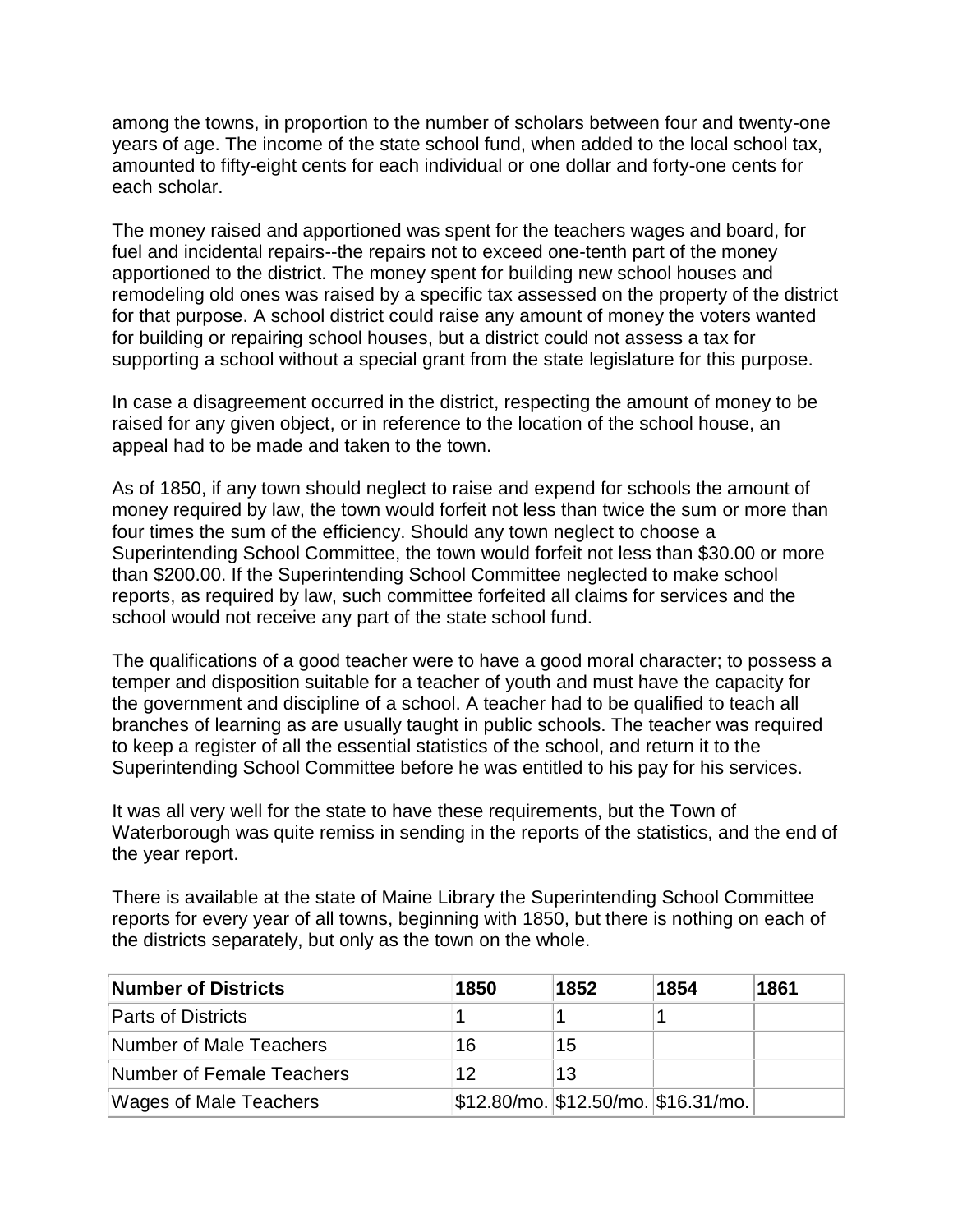| <b>Wages of Female Teachers</b>                         | \$1.46/wk. | \$1.25/wk. | \$1.73/wk. |            |
|---------------------------------------------------------|------------|------------|------------|------------|
| Length of School (weeks)                                | 17.4       | 15.7/wk.   |            |            |
| Number of Schools in Good Repair                        | 9          | 4          |            |            |
| Number of Schools in Bad Repair                         | 7          | 11         |            |            |
| <b>Whole Number of Scholars</b>                         | 860        | 912        | 885        | 766        |
| Amount of School Money Raised by Tax \$777.67           |            | \$777.60   | \$1,000.00 | \$1,100.00 |
| Minimum Tax Required                                    | \$777.60   | \$795.60   |            |            |
| <b>Excess Raised</b>                                    | .07        |            |            |            |
| <b>Defecit</b>                                          |            | \$18.00    |            |            |
| Amount of Bank Tax Apportioned                          | \$98.80    |            | \$201.00   | \$268.00   |
| One New School this Period                              | \$400.00   | \$400.00   | \$600.00   |            |
| Amount Apportioned from the State<br><b>School Fund</b> |            | \$128.35   |            |            |
| <b>Amount Expended for Private Schools</b>              |            | \$120.00   |            |            |

*As of 1852, Waterborough schools rated 20th in the state.*

*Ref: Fourth report of the Board of Education in the State of Maine, 1850. Education Board - Annual Report 1852, 1854, 1855, 1856, etc...*

Even before 1850 and up through 1862 much emphasis had been placed on the necessity of replacing the small, ill contrived, and unhealthy school houses that existed in the town. During this period many of the school houses had been replaced, but it was absolutely necessary that the people of the district take a greater interest in the school and make a greater effort to keep the scholars in school. The Superintending School Committee of 1854, considered it highly desirable that greater interest should be manifested in the early selection of teachers competent to instruct and possessed of tact, energy and zeal. Third rate teachers are much like third rate articles of feed for the animals; they will carry the school through the winter, but the spring shows them to be in bad condition. After the Normal School located in Gorham much effort was used in selecting teachers of quality, but even so, the Agent system remained in effect until about 1894.

Previous to 1878, throughout the town of Waterborough, the textbooks had been provided by the parents, and there were so many on the sciences that the local merchants could not keep an assortment and gave up in disgust, making it almost impossible to obtain any. Besides that, there were many children whose parents through want of ability or disposition, failed to provide the books needed, and the time of these children was either wasted or they were absent from the school classroom.

In 1879, the Town bought the necessary books and sold them to the children at cost, bringing a general uniformity to all the schools, yet there was still a good margin for improvement. This same year the Agents were asked to provide blackboards for the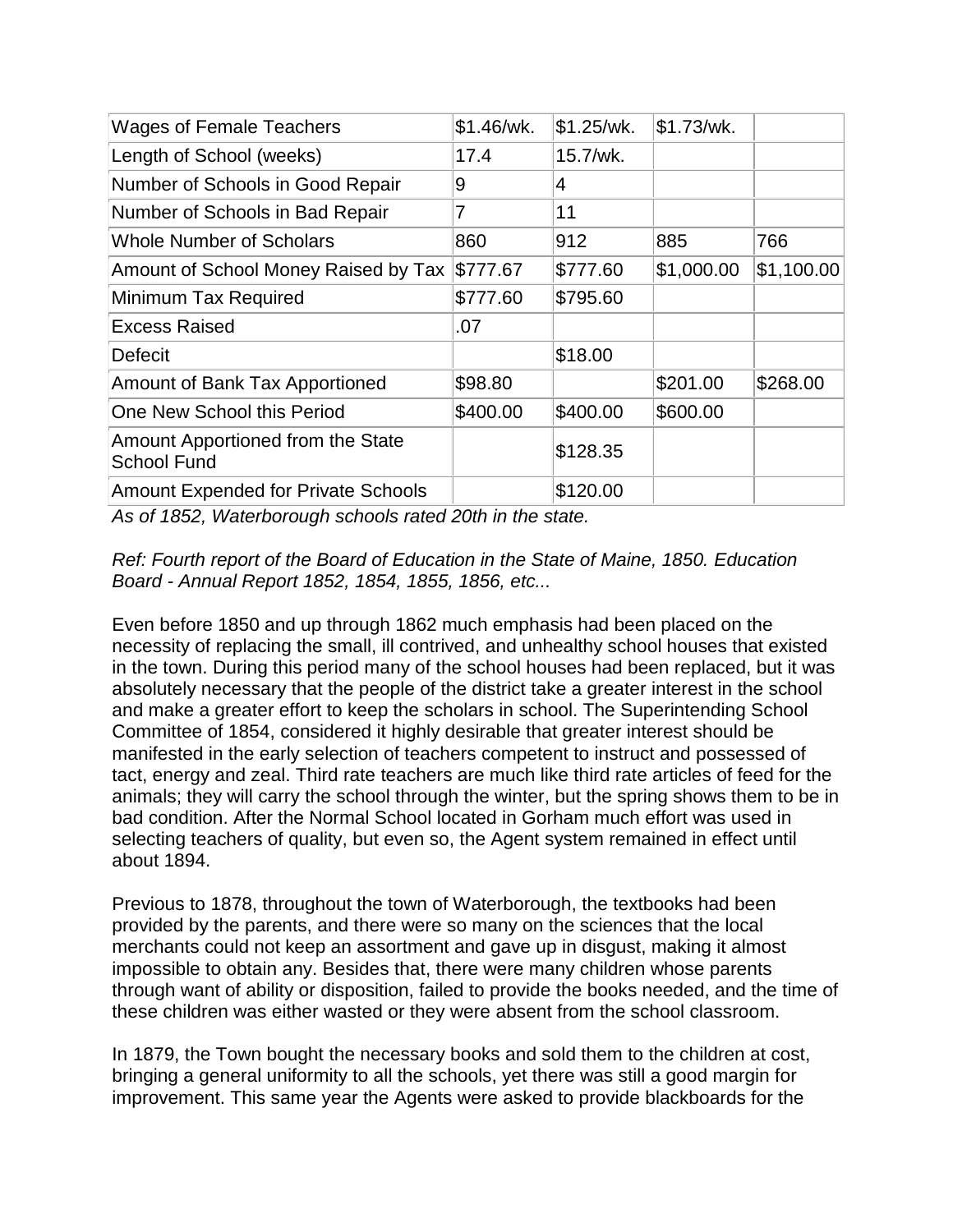schools in all the districts, as they could be made from any soft wood covered with a simple black paint, containing no varnish.

This same year B.F. Bennett was paid \$12.00 to go to Augusta to plead for more money for the schools.

As of 1880, thirteen districts contained 461 school children and the twelve school houses were valued at \$10,000. This year the teachers were required to pass a written test to receive certificates to teach.

In 1891, flag poles were set at four schools and patriotism ran high. The free textbook system was established in 1894, and the district agent system was abolished.

Ever since the school districts were in force, there had never been an established rule as to the exact number of weeks the school had to be in session each term. This had depended a great deal on the agents; also how badly the children were needed at home to help with either the planting or the harvesting, also the affluence of the parents, especially during the cold months. In trying to equalize the number of weeks of school in each district, money was raised at the rate of eighty cents per inhabitant, rather than each student, and it was only fair that each district was served equally. By 1894, this was accomplished in all but one school, giving each twenty-two weeks.

The patriotic feeling of a few years earlier, by raising the flag over several schoolhouses, had abated to such an extent in 1896 that not a single flag was displayed over any school at any time the Supervisor visited throughout the entire year.

The Town of Waterborough was broken down into fourteen districts as follows:

- 1 Waterborough Old Corner
- 2 (Now part of Alfred)
- 3 Pikes School (West Road)
- 4 Red School (Middle Road)
- 5 Carpenter School
- 6 Ossipee Hill
- 7 Chadbourne's Ridge
- 8 Deering Ridge
- 9 Ford's (East Waterborough)
- 10 South Waterborough
- 12 Carle's Corner
- 13 Birch School (Bagley Road)
- 14 Ossipee Mills
- 15 Fluent's School
- 16 North Waterborough
- $\bullet$  17 This district was opened only temporarily, in the northern part of district #4, to accommodate a number of children too young to travel to #4.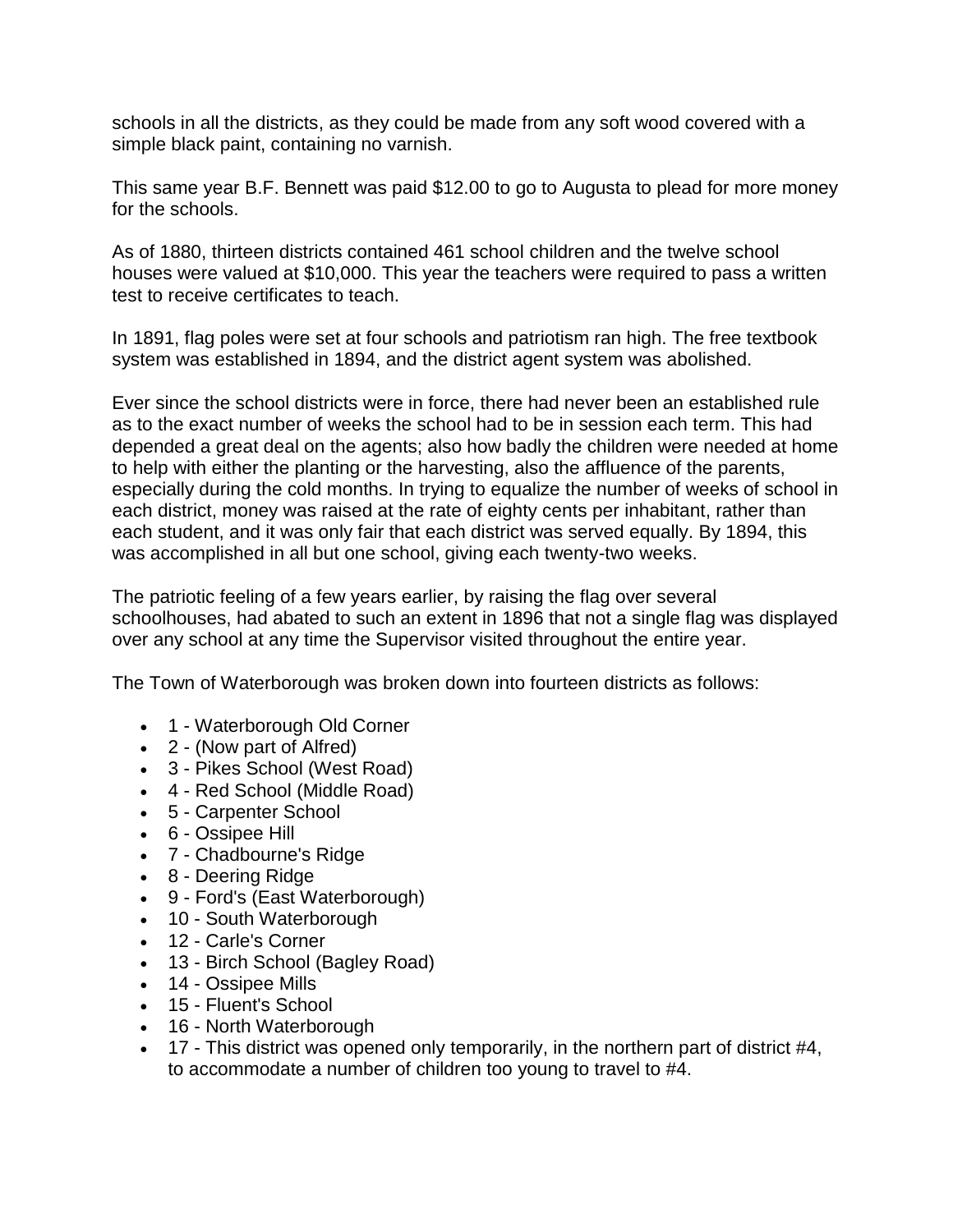On the 1856 map there are school houses at all these locations, but they are a bit hard to find. However, on the 1872 map from the York County Atlas the districts are in color and are clearer.

### **Earliest Schools** -- *(Probably District #1)*

From the history of York County we find the first school opened in Waterborough was held in a barn in 1784 and was taught by Samuel Robinson. Since we know that Waterborough Old Corner was established first, we assume this school was held in that part of town.

A family of Robinsons lived about 2 miles from Old Corner, and it is safe to assume that the first teacher was a descendant of Rev. Otis Robinson.

In 1789, 60 pounds were voted in lumber for the support of schools. (From York County history) Teachers before 1795 were: Masters Denny, Rogers, and Kinsman.

In 1791, appropriations were payable in produce and "due bills from Kennebunk."

In 1793 the appropriations were payable in due bills from merchants at Little Falls and Kennebunk.

Nathan Hanson was master.

The appropriation was increased to 100 pounds in 1810. The Shakers applied for a separate fund arising from their share in 1811, but were refused by the town.

It is also written that Samuel Fellows, Charles Perry, John Clark, and John Kelsey were teachers before 1820.

The first schools taught only reading, writing and arithmetic. In 1802, 300 was appropriated for use of schools (dollars or pounds).

Another inquiry about the early schools gives some information which does not agree with this.

#### *According to Hazel Storer:*

"February 6, 1804 the citizens met and voted to have school 6 weeks after moderator, Chapman Clark, says Nicholas Carpenter gives consent to let us have a school in his house. School master struck off to Nat Carpenter, son of Nicholas, at 5 shillings three pence per week."

#### *(This is taken from history which Dr. Carpenter had.)*

"Schools were built over a period between 1825 - 1850. This of course would include the Carpenter School and Red School houses."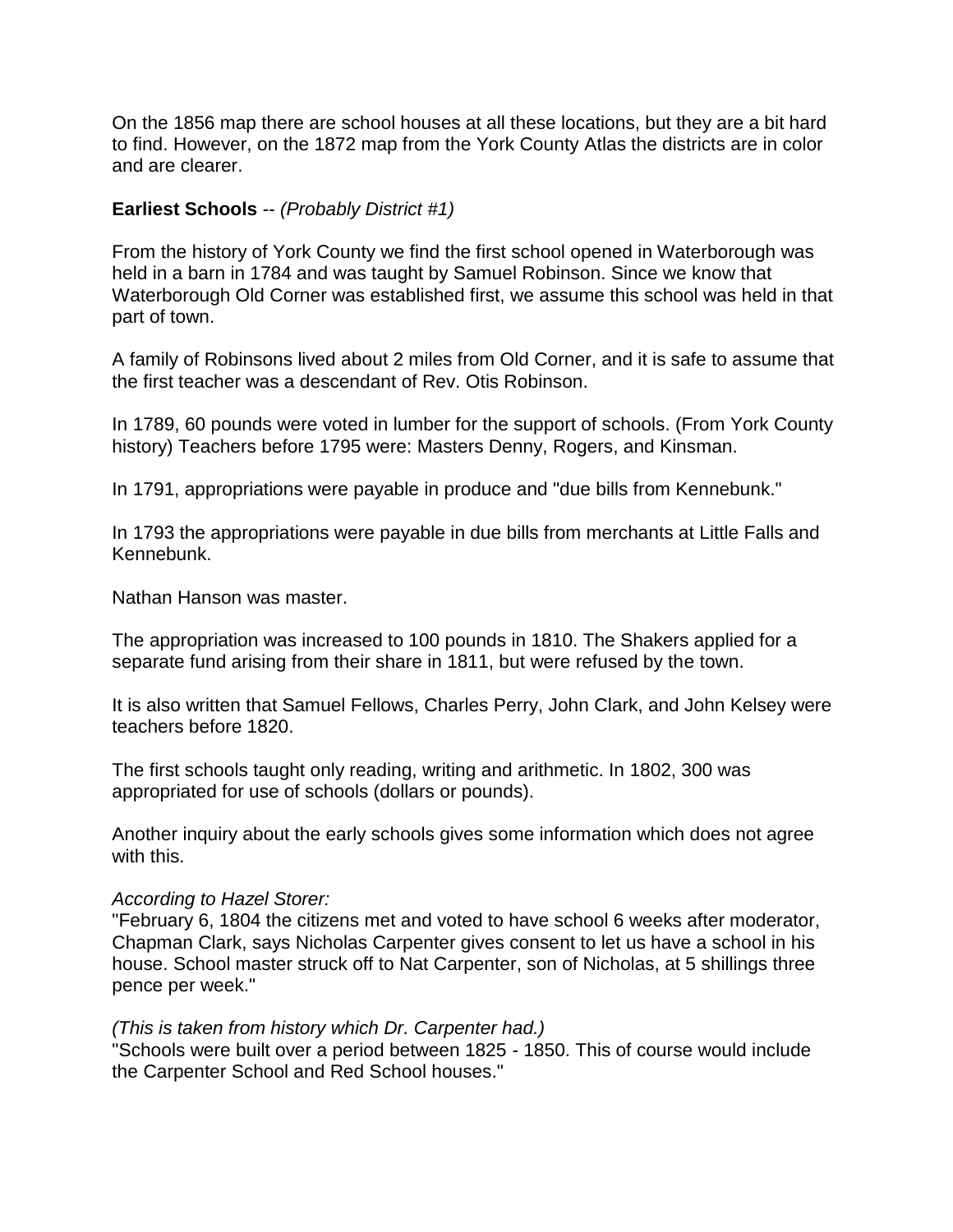"The building across from Annie Marshall's did not burn. It was moved, according to Dr. Carpenter. Mother went to school there, she believes, about 1892. (Knights of Phythias (or Knights Templar) met in a hall built by John Chase; this was opposite Annie Marshall's.) School was held there one term only, then to Center Waterborough. --End of letter from Hazel Storer

## **Support of Schools** -- *(After Maine became a State)*

1. The town was required to raise, by an assessment on the property of the town, a school tax equal to forty cents for each inhabitant. The Citizens, by vote, could exceed this minimum to any extent they chose. The minimum school tax of forty cents on each inhabitant was equal to ninety-seven cents for each scholar of school age. The school tax raised by the town had to be divided among the districts in proportion to the number of scholars between the ages of four through twenty-one.

2. The banking corporations of the state were required to pay into the state treasury one half of one percent, semi-annually on their capital stock. Six percent interest on the permanent state school fund, together with the bank tax, was distributed annually among the towns, in proportion to the number of scholars between four and twenty-one years of age. The income of the state school fund, when added to the local school tax, amounted to fifty-eight cents for each individual or one dollar and forty-one cents for each scholar.

The money raised and apportioned was spent for the teachers wages and board, for fuel and incidental repairs--the repairs not to exceed one-tenth part of the money apportioned to the district. The money spent for building new school houses and remodeling old ones was raised by a specific tax assessed on the property of the district for that purpose. A school district could raise any amount of money the voters wanted for building or repairing school houses, but a district could not assess a tax for supporting a school without a special grant from the state legislature for this purpose.

In case a disagreement occurred in the district, respecting the amount of money to be raised for any given object, or in reference to the location of the school house, an appeal had to be made and taken to the town.

As of 1850, if any town should neglect to raise and expend for schools the amount of money required by law, the town would forfeit not less than twice the sum or more than four times the sum of the defficiency. Should any town neglect to choose a Superintending School Committee, the town would forfeit not less than \$30.00 or more than \$200.00.

If the Superintending School Committee neglected to make school reports, as required by law, such committee forfeited all claims for services and the school would not receive any part of the state school fund.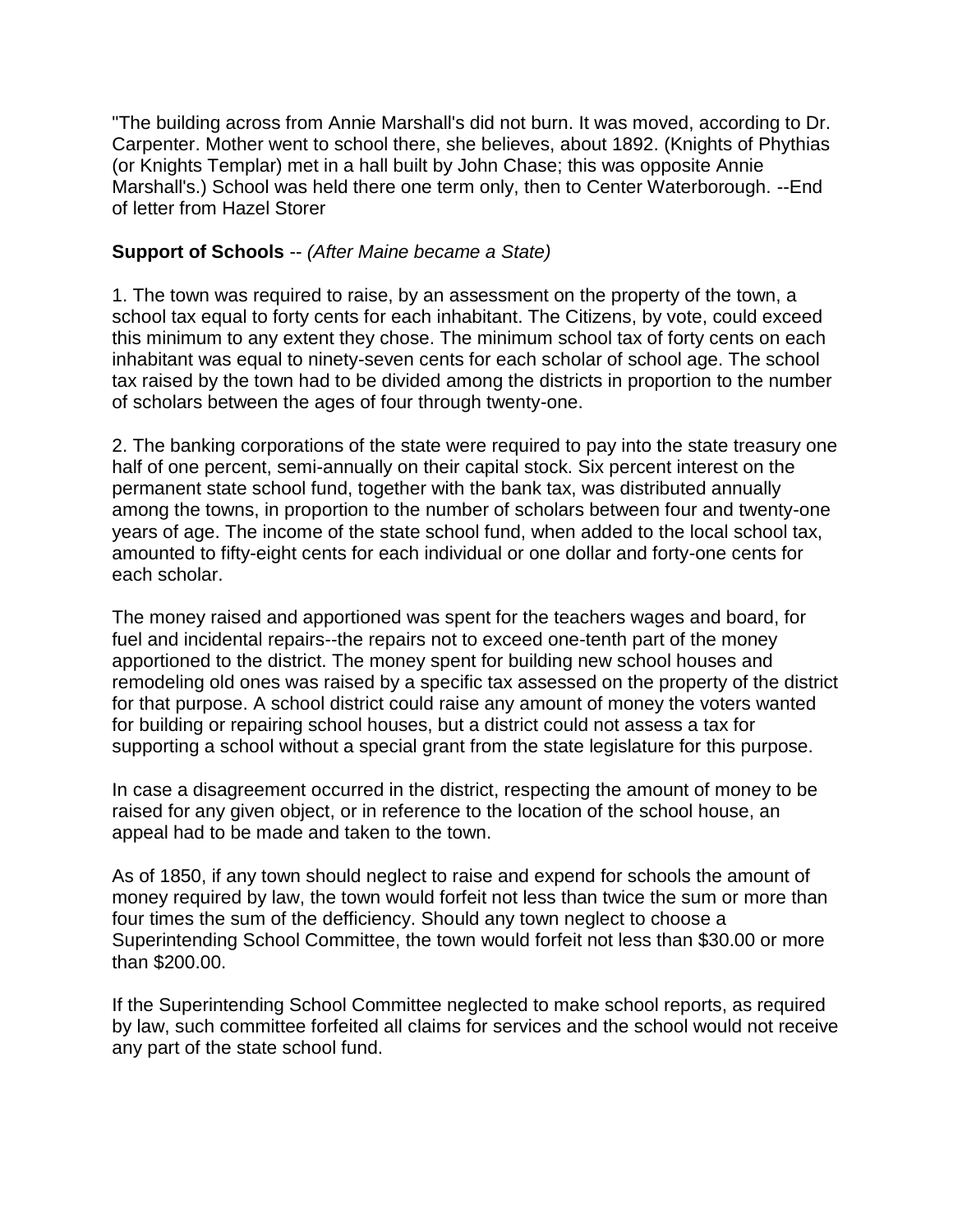3. In 1879, the Town bought the necessary books and sold them to the children at cost, bringing a general uniformity to all the schools, yet there was still a good margin for improvement. This same year the Agents were asked to provide blackboards for the schools in all the districts, as they could be made from any soft wood covered with a simple black paint, containing no varnish.

Even before 1850 and up through 1862 much emphasis had been placed on replacing the small ill contrived, and unhealthy school house that existed in the town. During this period many of the school houses had been replaced, but it was absolutely necessary that the people of the district take a greater interest in the school and make a greater effort to keep the scholars in school.

# **Teachers**

1. Qualifications of a good teacher:

- to have a good moral character
- had to possess a temper and disposition suitable for a teacher of youth
- must have the capacity for the government and the discipline of a school
- had to be qualified to teach all branches of learning as are usually taught in the public schools

Teachers were examined by the Superintending School Committee and given certificates of qualifications. In 1850 teachers were required to pass a written test to receive a certificate to teach.

2. An original 1833 teacher's certificate issued to John Sayward, Dorothy Wakefield's great grandfather, is still in existence.

3. Teachers were paid:

Wages and Board 1850

- Male teachers \$12.80 per month
- Female teachers \$1.46 per week

1852

- Male teachers \$12.50 per month
- Female teachers \$1.25 per week
- Summer wages \$1.73 per week
- Winter wages \$16.31 per month

1854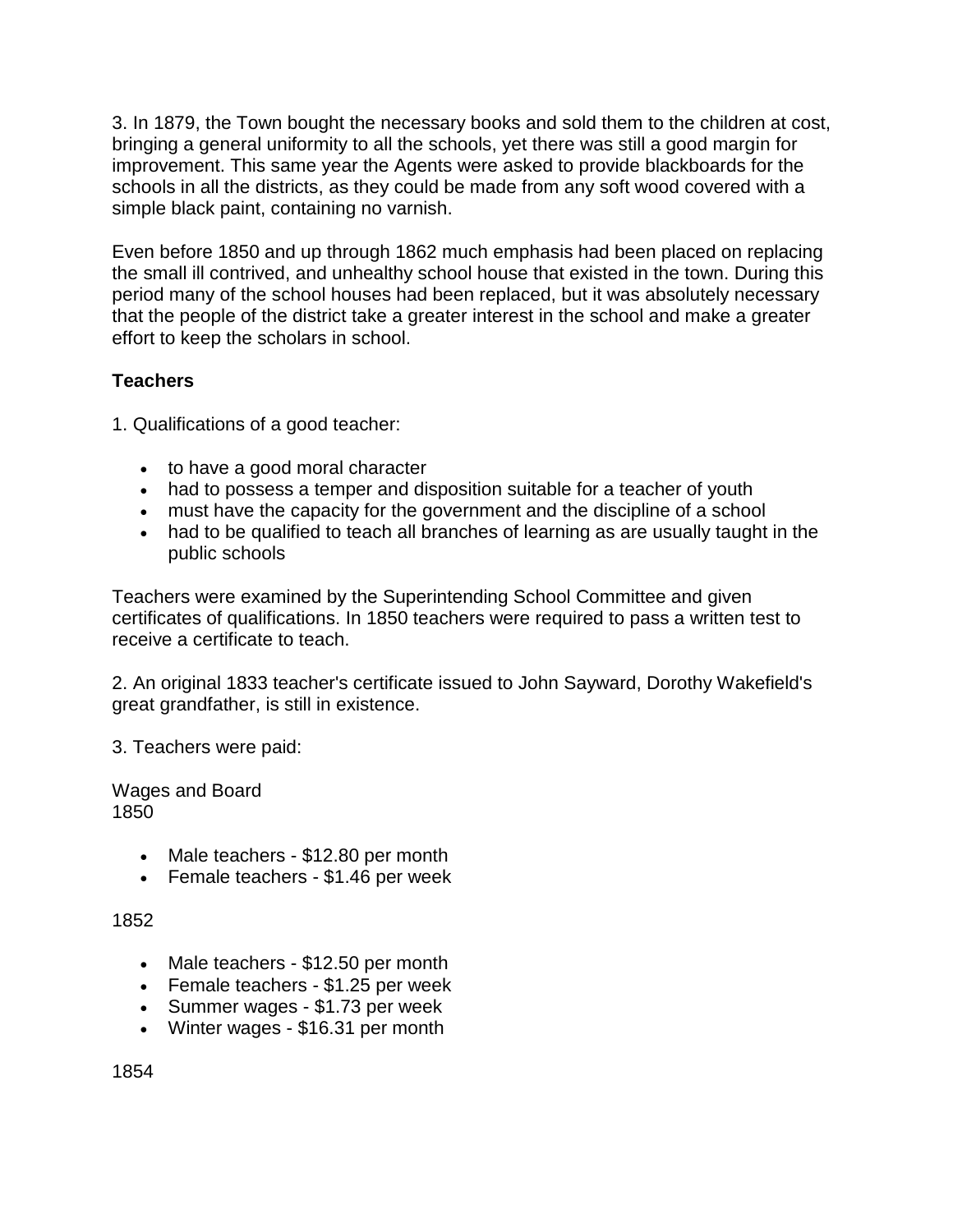Wages varied from \$1.25 per week to \$2.25 per week to 1861.

# **Buildings**

1. School buildings were located in districts of the town as follows:

- 1 Waterborough Old Corner
- 2 (Now part of Alfred)
- 3 Pikes School (West Road)
- 4 Red School (Middle Road)
- 5 Carpenter School
- 6 Ossipee Hill
- 7 Chadbourne's Ridge
- 8 Deering Ridge
- 9 Ford's (East Waterborough)
- 10 South Waterborough
- 12 Carle's Corner
- 13 Birch School (Bagley Road)
- 14 Ossipee Mills
- 15 Fluent's School
- 16 North Waterborough
- $\bullet$  17 This district was opened only temporarily, in the northern part of district #4, to accommodate a number of children too young to travel to #4.

2. In the period 1840 - 1850 specifications were established for the school houses, including placement of the stove, length of stove pipe, size of school, depending on number of scholars, size of district, etc.

# **High Schools**

- North Waterboro -- probably 1889 or 1892
- Waterboro Town Hall 1894 -- 1920's

Pupils were also enrolled in other nearby high schools (like Alfred) where Ernest G. Knights graduated in 1892.

### **Supervision of Schools**

1. In the beginning of the organized school system, each district had one officer called the School Agent. George Knights, father of Ernest G. Knights, was Agent for District #10.

Each town had a Superintending School Committee composed of not less than 3 persons.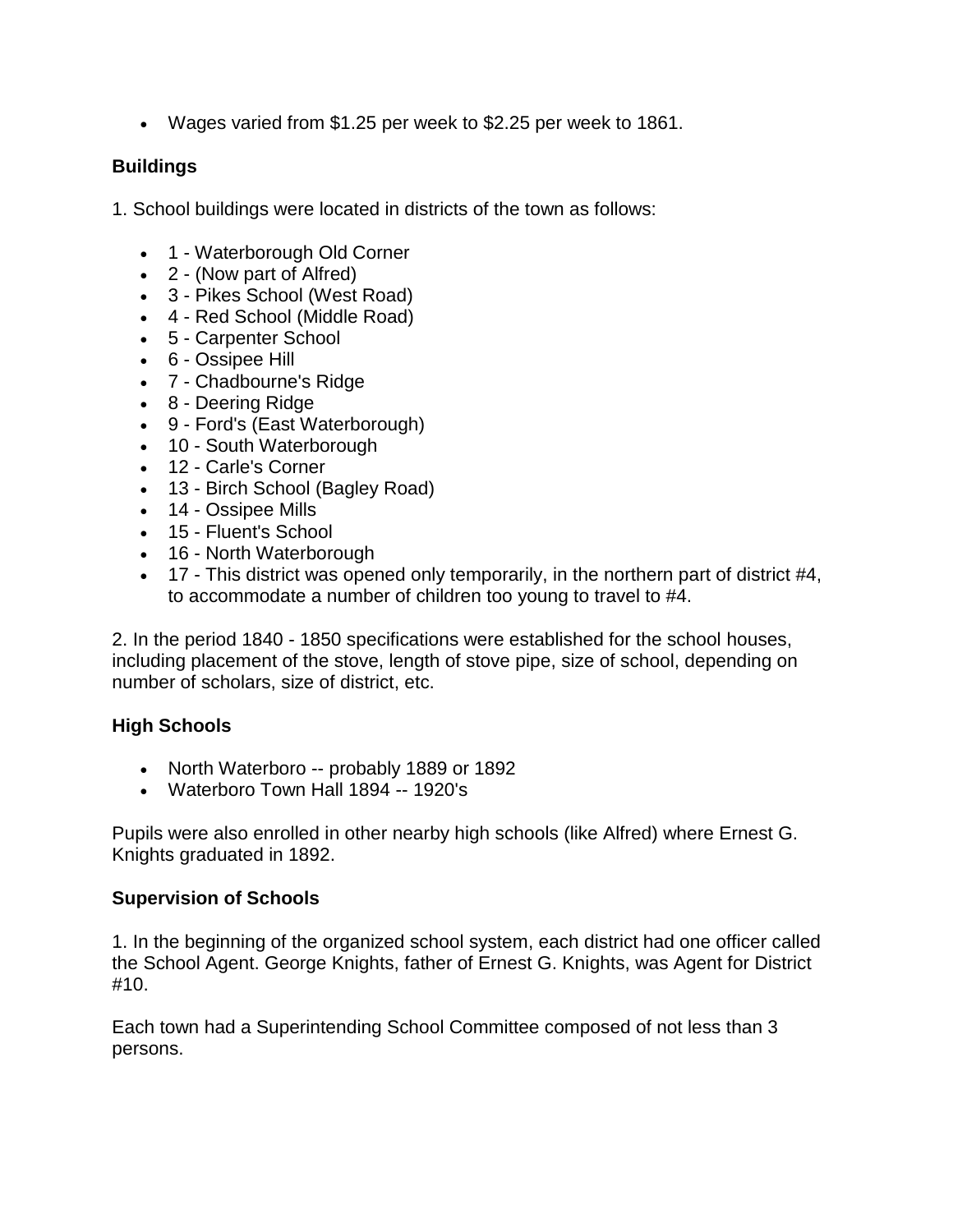Each county had one school officer. The county officers constituted the Board of Education of the State.

2. The district agents were elected annually by the voters in an open town meeting, or by the districts in their separate capacities.

3. It was the duty of the district Agent to: l call district meetings l see that the school house was kept in repair l furnish fuel and utensils for the school l employ teachers l return annually, to the assessors of the town, a list of the scholars in the town, and a list of scholars in the district

If there was not a suitable school in the district, or if the spring rains or the winter snow was too heavy to keep the school open, it was up to the agent to provide a room usually in his own home, where school could be kept.

4. For this he was paid \$50.00 a year. By 1891 wages for the Agent had increased to \$110.00 per year. The agent system remained in effect until about 1894.

This district system did not always work well, as in most cases the teachers were chosen from the same district. Possibly a stranger could have maintained a higher order of discipline and might have been better qualified.

5. Each member of the Superintending School Committee held his office for 3 years. One went out of the office each year and another was elected in his place.

6. Duty of the Superintending School Committee was to: l fill vacancies in their board l examine teachers and give certificates of qualifications l inspect the schools l direct the general course of instruction l try to determine what text books should be used l furnish destitute students with books at the expense of the town l discharge incompetent teachers l expel unruly students l make a written report to the annual town meeting on the condition of the school (an original report on the condition in the various district schools is available locally) -- and, finally, at the close of the year-- l return the school statistics to the office of the Secretary of State

This committee was required to meet annually in County Conventions to elect a member of the Board of Education.

7. Pay -- each member of the Superintending School Committee received from the town treasury \$1.00 per day for his services.

8. As of 1850, if any town should neglect to choose a Superintending School Committee, the town would forfeit not less than \$3.00 or more than \$200.00. If the Superintending School Committee neglected to make school reprots, as required by law, such committee forfeited all claims for services and the school would not receive any part of the state school fund.